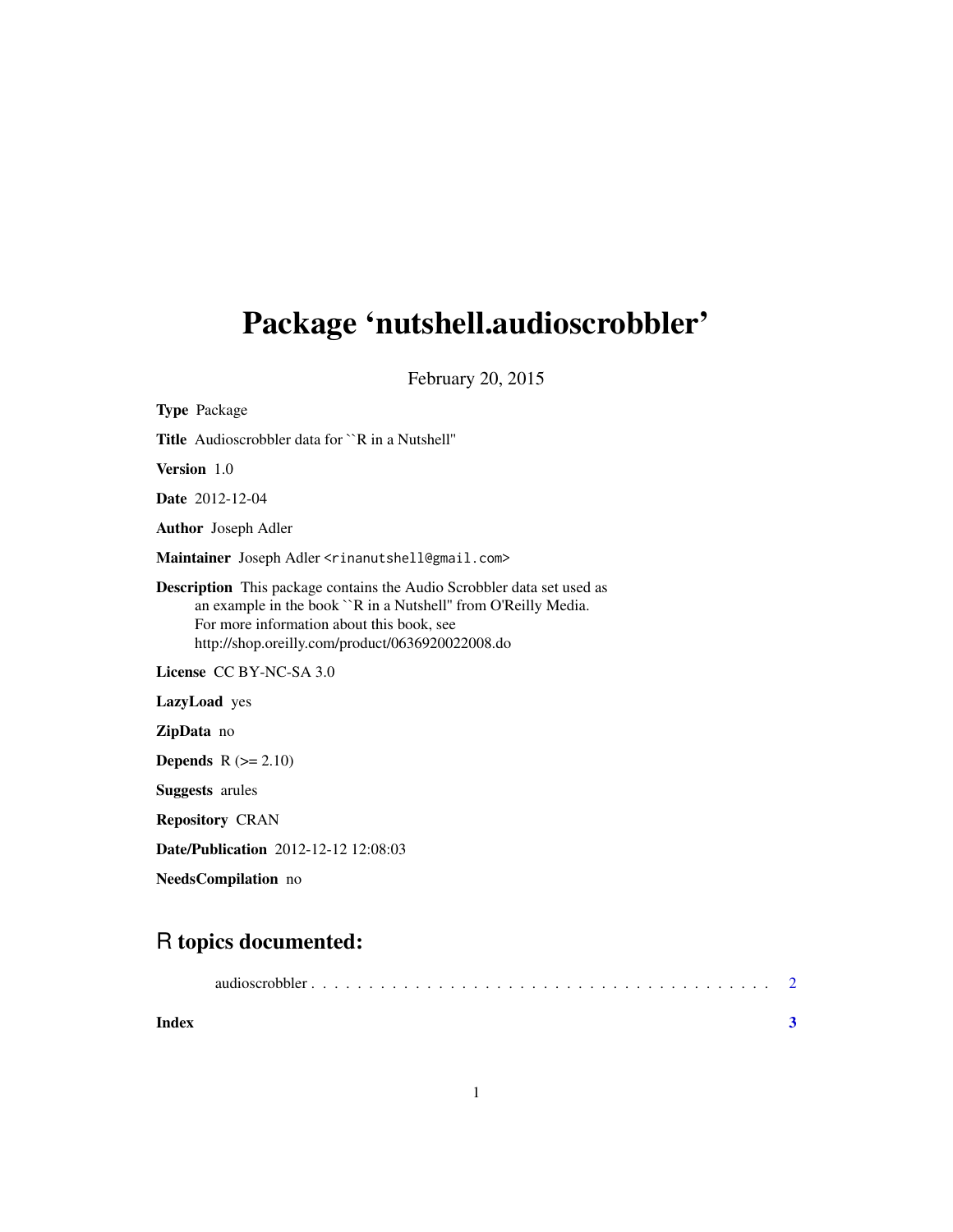<span id="page-1-0"></span>

### Description

The Audioscrobbler data set contains profiles for around 20,000 real people. The dataset lists the artists each person listens to, and a counter indicating how many times each user played each artist.

This data set is used as an example in the book "R in a Nutshell" from O'Reilly Media.

#### Details

This data set is intended to be used with association rules algorithms like apriori and eclat. It contains records on 20,000 users of the Audioscrobbler plugin, which tracked what music users listened to. This data set consists of records for 20,000 unique users. Each record contains a userid and an artist name, and indicates that the user listened to the artist at least once.

This data is made available under the following Creative Commons license: http://creativecommons.org/licenses/bync-sa/1.0/

Audioscrobbler is now part of last.fm.

## Source

The data is now available from: http://www-etud.iro.umontreal.ca/~bergstrj/audioscrobbler\_data.html

### Examples

```
library(arules)
data(audioscrobbler)
audioscrobbler.apriori <- apriori(
     data=audioscrobbler,
     parameter=new("APparameter",support=0.0645)
   \lambdainspect(audioscrobbler.apriori)
```